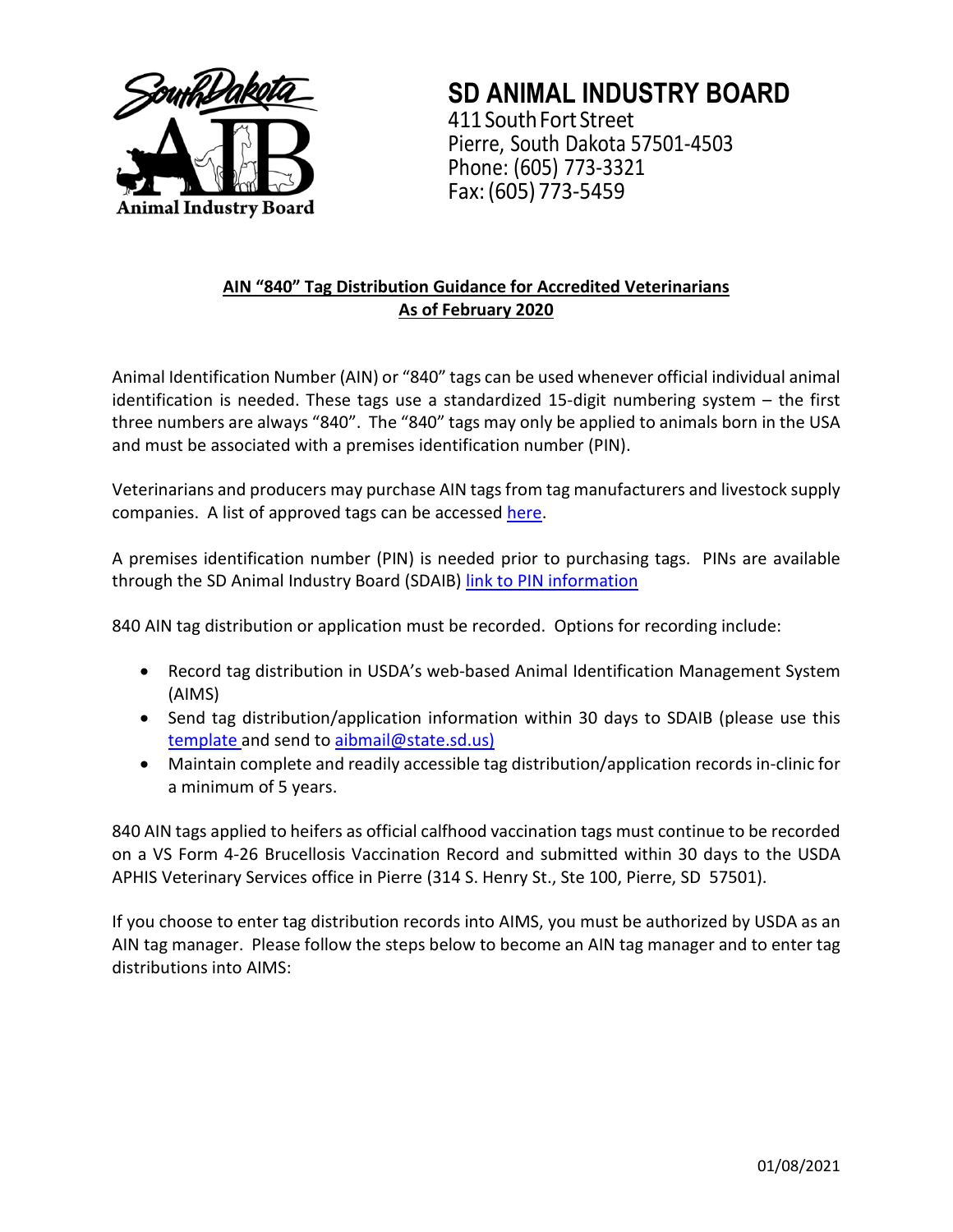## **Steps to become an AIN tag manager and report tag distribution in USDA's AIMS:**

## **Step 1: Know your 7-character Premises ID Number (also known as a Non-Producer Participant Number or NPN). Contact the SDAIB if you have questions.**

### **Step 2: Obtain a USDA Level 2 eAuthentication Account.**

- 1.) eAuthentication is a system for identity verification used by USDA for conducting business transactions via the Internet.
- 2.) To begin the process, go to the eAuth web-site at:<https://www.eauth.usda.gov/home>
- 3.) Select "Register for a Level 2 Account, "or if you already have a Level 1 account, click on "Changing from Level 1 Access to Level 2 Access"
- 4.) Follow the instructions for filling out and submitting your information.
- 5.) Once your account is activated and confirmed, you will receive additional instructions for verifying your identity.
- 6.) Every AIMS user in your office must obtain an eAuthorization account.

## **Step 3: Establish marketing agreements with all companies you plan to receive AIN tags from.**

- 1.) Notify the tag supplier(s) that you are authorized to distribute tags and provide them with your premises ID (NPN) number.
- 2.) The tag supplier(s) will then nominate the clinic as a tag reseller through the AIN Management System.
- 3.) AIN Management System Log-in: <https://vsapps.aphis.usda.gov/aims/>
- 4.) Log in to the AIN Management System, go to "Manage Relationships," and accept the nomination(s).
- 5.) You should now be ready to distribute AIN tags to producers.

#### **Step 4: Enter AIN tag distribution into the Animal Identification Management System (AIMS)**

- 1.) Log into the AIMS:<https://vsapps.aphis.usda.gov/aims/>
- 2.) Select "Report AIN Shipment" under Action Items in the menu bar on the left.
- 3.) Enter the tag numbers distributed under the appropriate tab